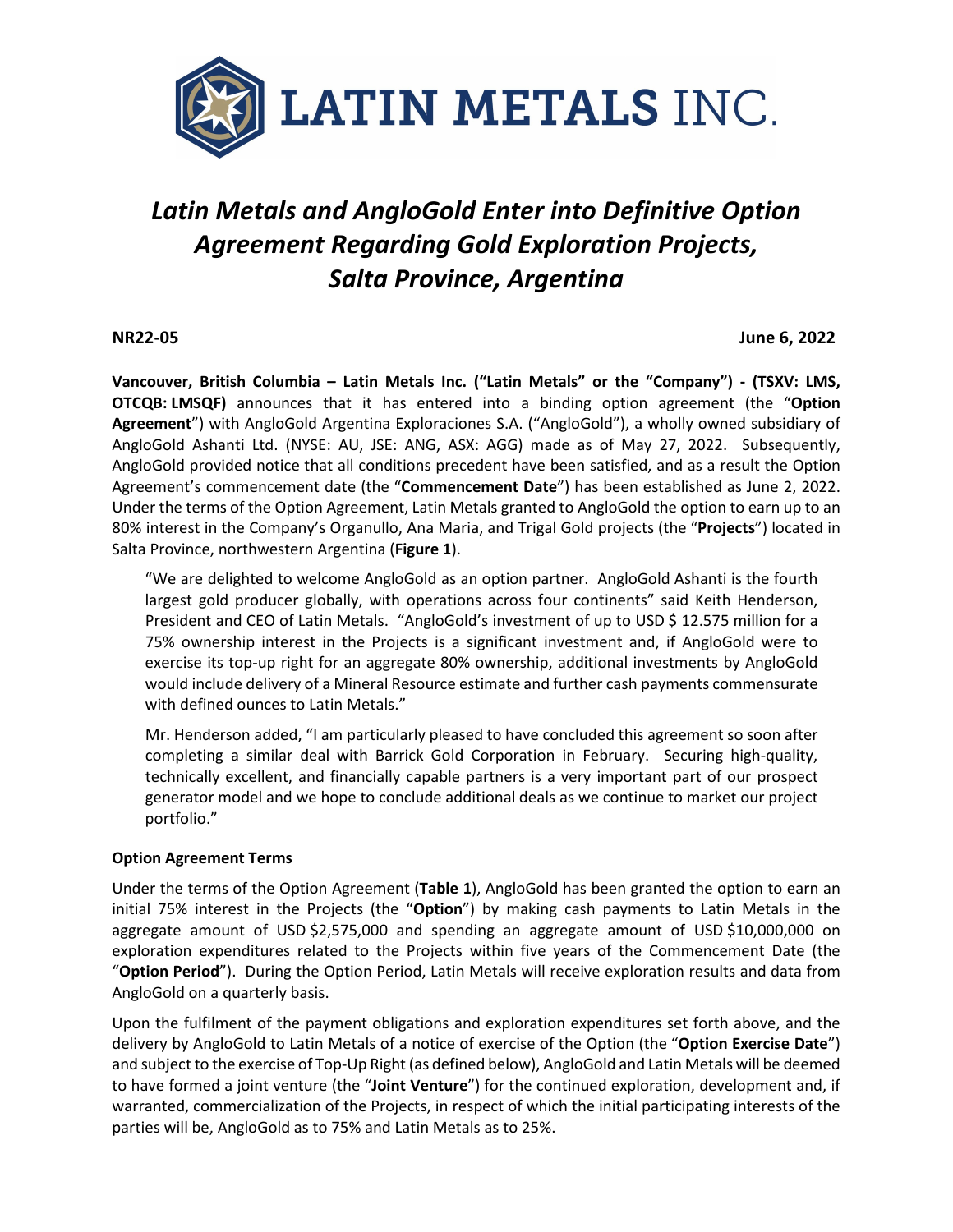Upon the exercise of the Option, AngloGold may give notice to Latin Metals of its intention to increase its interest in the Projects to 80% (the "**Top-Up Right**"). The Top-Up Right may be exercised within 150 days of the Option Exercise Date by AngloGold:

- (i) preparing and delivering to Latin Metals an independent Measured and Indicated Mineral Resource estimate prepared in accordance with National Instrument 43-101 *Standards of Disclosure for Mineral Projects* ("**NI 43-101**") on one or more deposits contained within the Projects; and
- (ii) paying to Latin Metals an amount of USD \$4.65 per gold equivalent ounce contained within the Measured and Indicated Mineral Resource estimate.

Upon the exercise of the Top-Up Right, the parties' interests in the Joint Venture will be adjusted such that the participating interests of the parties will be AngloGold as to 80% and Latin Metals as to 20%.

If and when the parties form the Joint Venture, the provisions of the agreement governing the Joint Venture will be negotiated and settled by the parties and will provide, among other things, that if the participating interest of either party falls below 10%, the interest of such party shall be converted to a 2% net smelter returns royalty, half of which (being 1%) can be purchased by the other party for USD \$5,000,000 at any time until the date that is three (3) months after a production decision concerning one or more of the Projects has been made.

| Date                       | <b>Cash Payments</b><br>(USD) | Expenditure<br><b>Commitments</b><br>(USD) |
|----------------------------|-------------------------------|--------------------------------------------|
| On or before June 17, 2022 | \$275,000                     |                                            |
| On or before June 2, 2023  | \$100,000                     |                                            |
| On or before June 2, 2024  | \$150,000                     | \$2,000,000                                |
| On or before June 2, 2025  | \$200,000                     |                                            |
| On or before June 2, 2026  | \$850,000                     | \$4,000,000                                |
| On or before June 2, 2027  | \$1,000,000                   | \$4,000,000                                |
| Total                      | \$2,575,000                   | \$10,000,000                               |

# **Table 1: Option Terms**

#### *About The Projects*

The Projects are in Salta Province, in northwest Argentina (**Figure 1**). Latin Metals currently holds a 100% interest in each of the Projects. The Projects are located within the Argentine Puna region; the southern extension of the Altiplano of southern Peru.

# *Organullo Project*

The Organullo project was historically explored and mined on a small scale at the Julio Verne Mine in the 1930's, producing copper, bismuth and gold. Subsequent explorers include Triton Mining Corporation, Northern Orion Exploration, Newmont Corporation, Cardero Resources Corp., Latin Metals and most recently Yamana Gold Inc. (2018 to 2020). Historical exploration includes 28 diamond drill holes (5,872m), 30 reverse circulation drill holes (5,107m), 3,158 rock samples, as well as extensive surface geochemistry and geophysical surveys. The project is well known as a gold-focused project with locally high-grade gold outcropping at surface, but exploration shows juxtaposed epithermal and porphyry mineralization, and evidence for multiple copper-gold endowed magmatic hydrothermal centers. The project has a large alteration and mineralization footprint with multiple untested epithermal gold and copper porphyry targets. The project is accessed via existing roads and is located just 20 km south of a regional center called San Antonio de Los Cobres.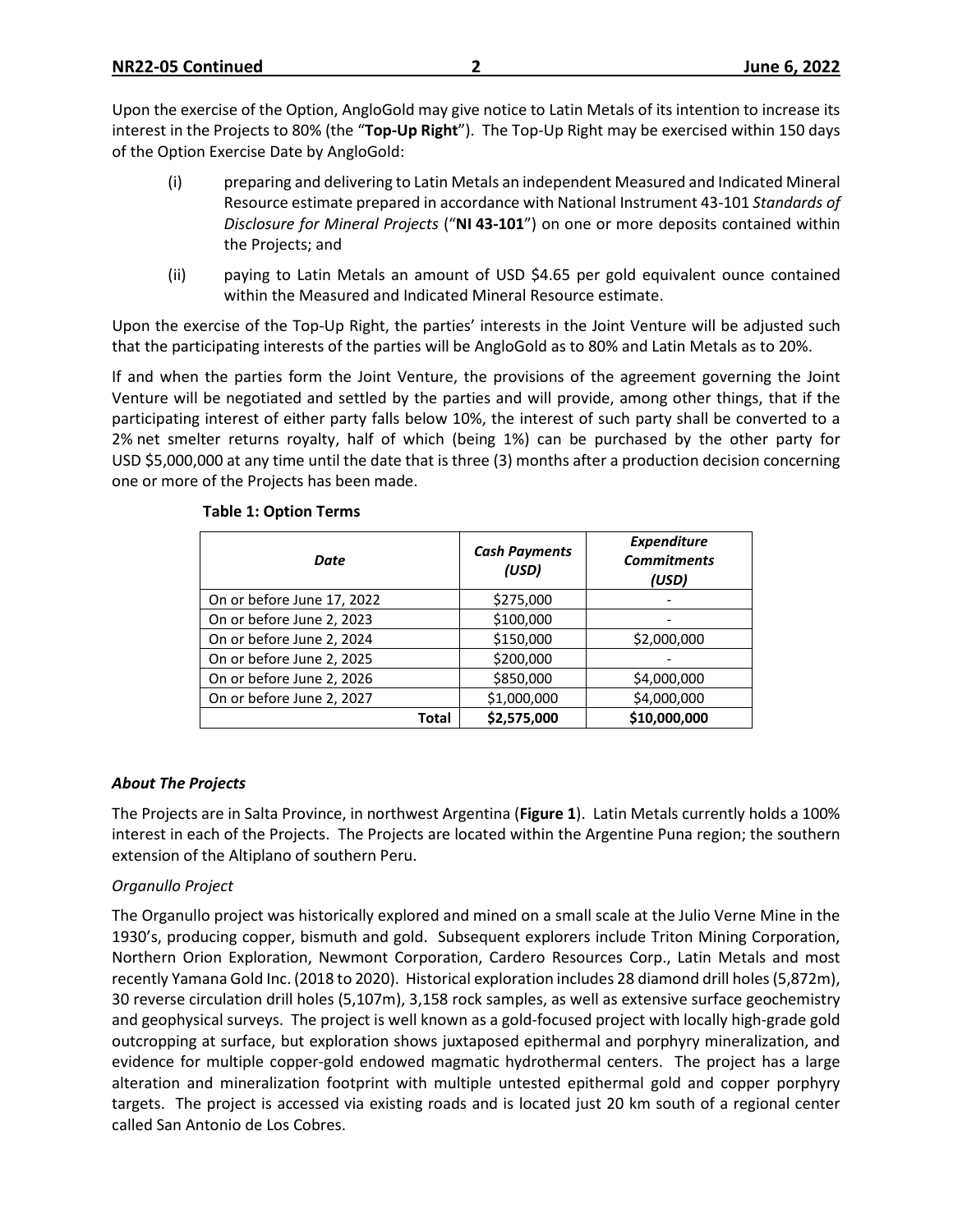# *Ana Maria Project*

The Ana Maria project was acquired by Latin Metals through staking and consists of three mining claims partially contiguous with the more advanced Organullo Project. The project has not been subject to prior detailed exploration. The area is prospective for epithermal gold deposits and associated mineralization. The area was covered by a BLEG sampling program, which was undertaken in partnership with Newmont in 2008.

# *Trigal Project*

The Trigal project is a gold and silver exploration project, which was first identified as having potential following a BLEG sampling program undertaken by the Company in partnership with Newmont Corporation. The project is contiguous with the El Quevar project owned by Golden Minerals Company, an advanced exploration-stage silver exploration project, with an indicated and inferred mineral resource. In April 2020, the El Quevar project was optioned by Barrick Gold Corporation.

Readers are cautioned that the mines and deposits described above are adjacent properties and Latin Metals has no interest in or right to acquire any interest in the properties outside of the Projects. Mineral deposits on adjacent properties and any production therefrom or economics with respect thereto, are not in any way indicative of mineral deposits on the Projects or the potential production from, or cost or economics of, any future mining on the Projects. The adjacent properties are described to highlight the potential of the belt and certain properties contained within it.



*Figure 1: Location of the Organullo, Ana Maria, and Trigal Projects, Salta Province, Argentina.*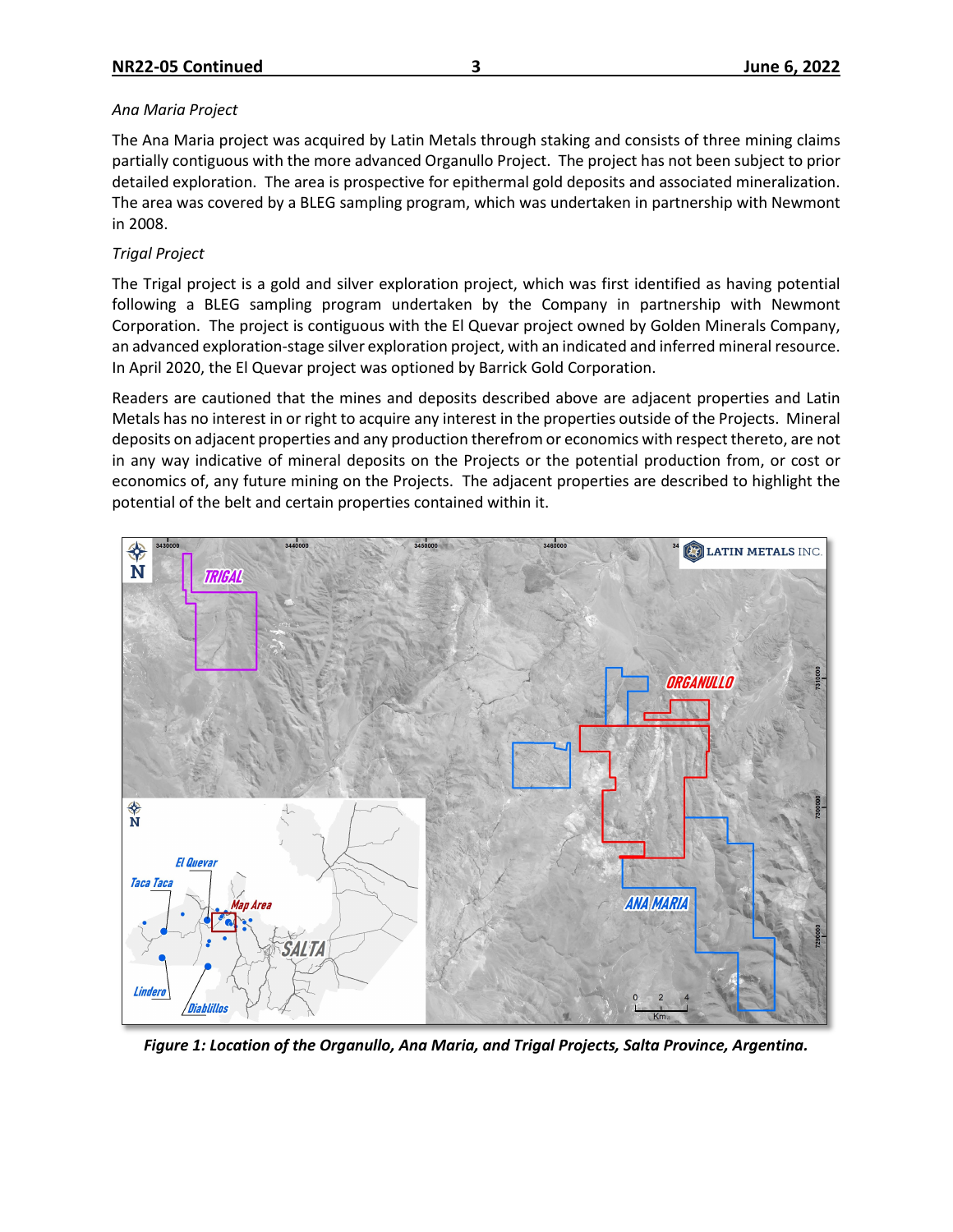#### *About Latin Metals*

Latin Metals is a mineral exploration company acquiring a diversified portfolio of assets in South America. The Company operates with a Prospect Generator model focusing on the acquisition of prospective exploration properties at minimum cost, completing initial evaluation through cost-effective exploration to establish drill targets, and ultimately securing joint venture partners to fund drilling and advanced exploration. Shareholders gain exposure to the upside of a significant discovery without the dilution associated with funding the highest-risk drill-based exploration. Latin Metals has recently concluded deals to option out exploration properties to Barrick Gold Corporation, and Libero Copper and Gold.

# *Qualified Person*

Keith J. Henderson P.Geo is the Company's qualified person as defined by NI 43-101, and has reviewed and approved for disclosure the scientific and technical information contained in this news release. Mr. Henderson is not independent of the Company, as he is an employee of the Company and holds securities of the Company.

On Behalf of the Board of Directors of

# **LATIN METALS INC.**

"*Keith Henderson*"

President & CEO

For further details on the Company readers are referred to the Company's web site [\(www.latin](http://www.centeneramining.com/)[metals.com\)](http://www.centeneramining.com/) and its Canadian regulatory filings on SEDAR at [www.sedar.com.](http://www.sedar.com/)

For further information, please contact:

Keith Henderson Suite 890 999 West Hastings Street Vancouver, BC, V6C 2W2 Phone: 604-638-3456 E-mail: info@latin-metals.com

Neither TSX Venture Exchange nor its Regulation Services Provider (as that term is defined in the policies of the TSX Venture Exchange) accepts responsibility for the adequacy or accuracy of this news release.

*This news release contains forward-looking statements and forward-looking information (collectively, "forwardlooking statements") within the meaning of applicable Canadian and U.S. securities legislation, including the United States Private Securities Litigation Reform Act of 1995. All statements, other than statements of historical fact, included herein including, without limitation, statements regarding the exercise of the Option and the Top-Up Right by AngloGold, the entering into of the Joint Venture, future exploration of the Projects, anticipated exploration program results from exploration activities, the discovery and delineation of mineral deposits/resources/reserves, and the anticipated business plans and timing of future activities of the Company, are forward-looking statements. Although the Company believes that such statements are reasonable, it can give no assurance that such expectations will prove to be correct. Often, but not always, forward looking information can be identified by words such as "pro forma", "plans", "expects", "may", "will", "should", "budget", "scheduled", "estimates", "forecasts", "intends", "anticipates", "believes", "potential" or variations of such words including negative variations thereof, and phrases that refer to certain actions, events or results that may, could, would, might or will occur or be taken or achieved. In making the forward-looking statements in this news release, the Company has applied several material assumptions, including without limitation, that it will obtain TSX Venture Exchange acceptance, if applicable, and the required corporate approvals for the proposed transaction, that market fundamentals will result in sustained precious metals*